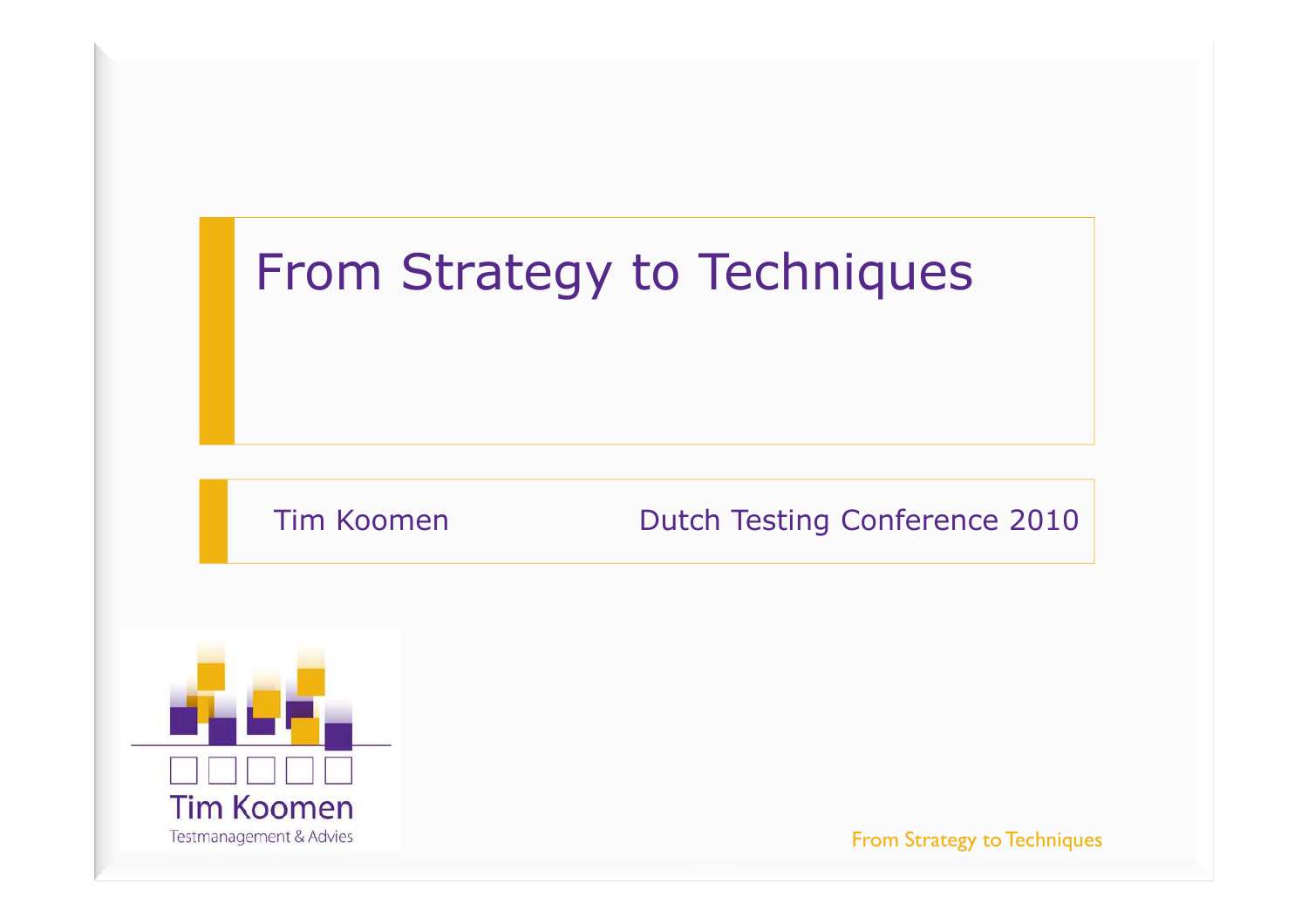# The gap ... no follow-up on strategy

### Do you recognize this?

- *"I don't know how the testers make their choices what to test and how to test ..."*
- Test manager has agreed test strategy on paper, then:
	- **Testers decide for themselves what to test and how**<br>thoroughly or thoroughly, or ...
	- ▶ Only 1 technique is used by everyone, or ...<br>、Ne techniques at all
	- $\blacktriangleright$  No techniques at all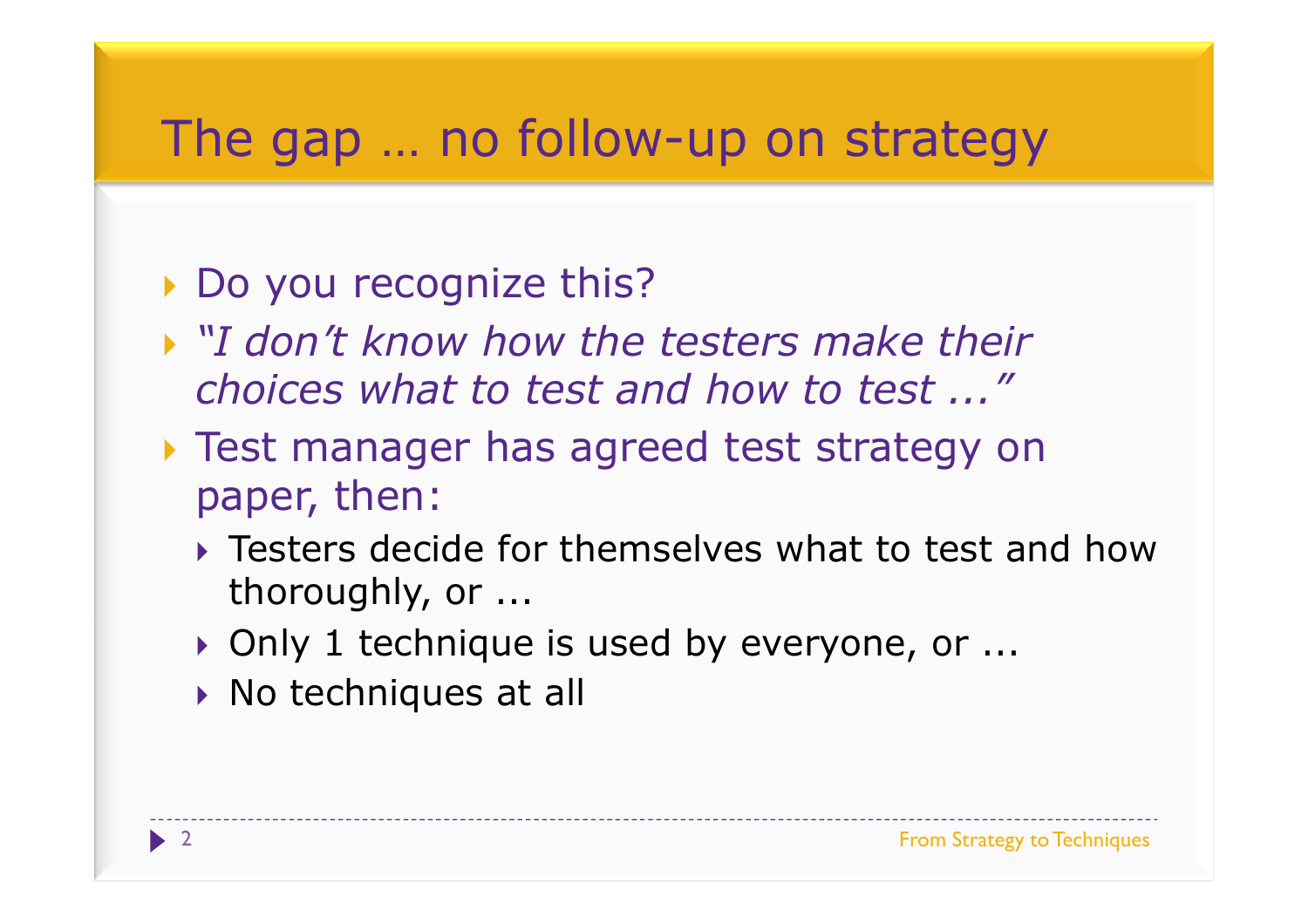# Risk-driven testing Đ **Client**æ **Results,Time, CostsRisks**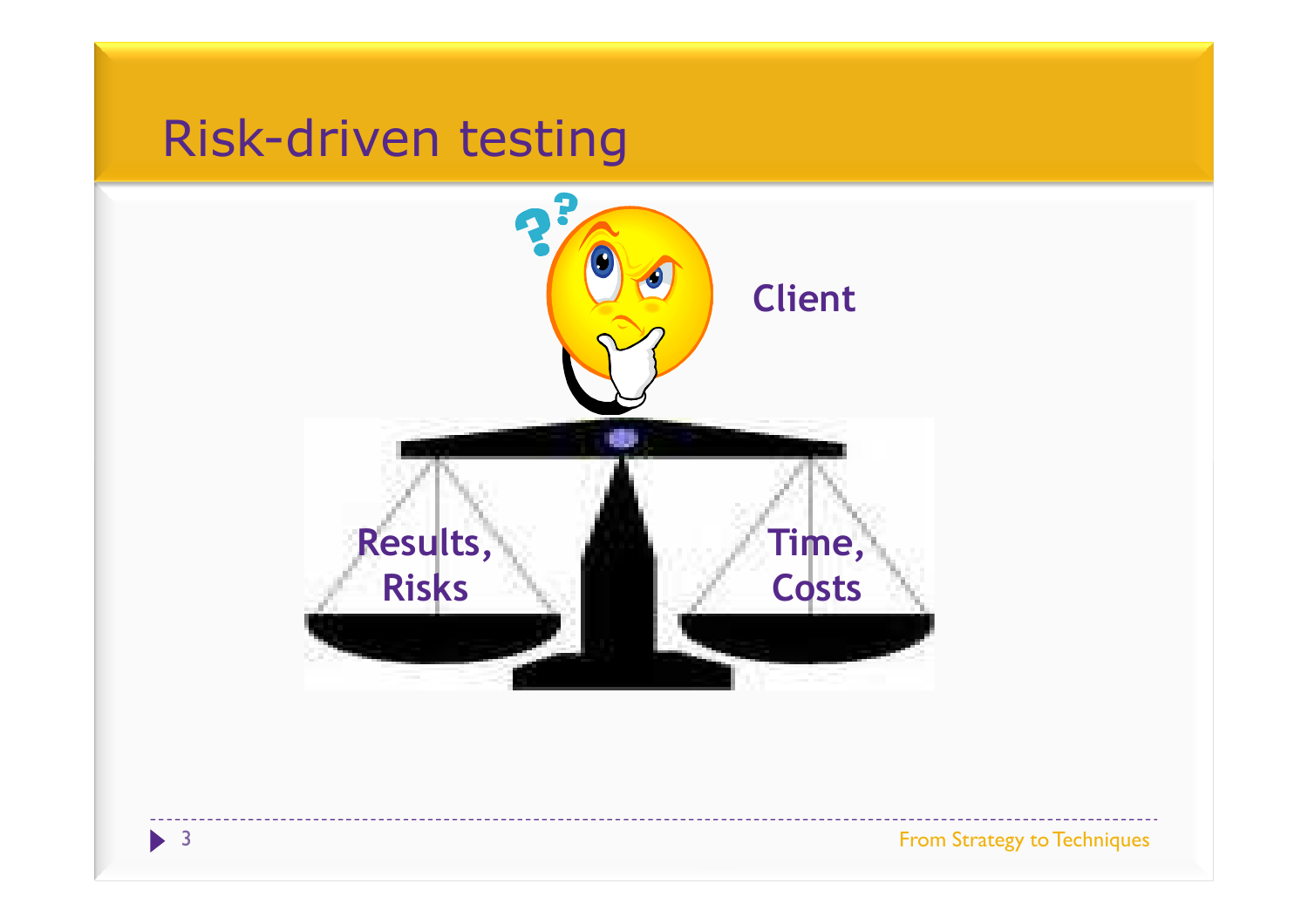# Steps of risks-driven testing

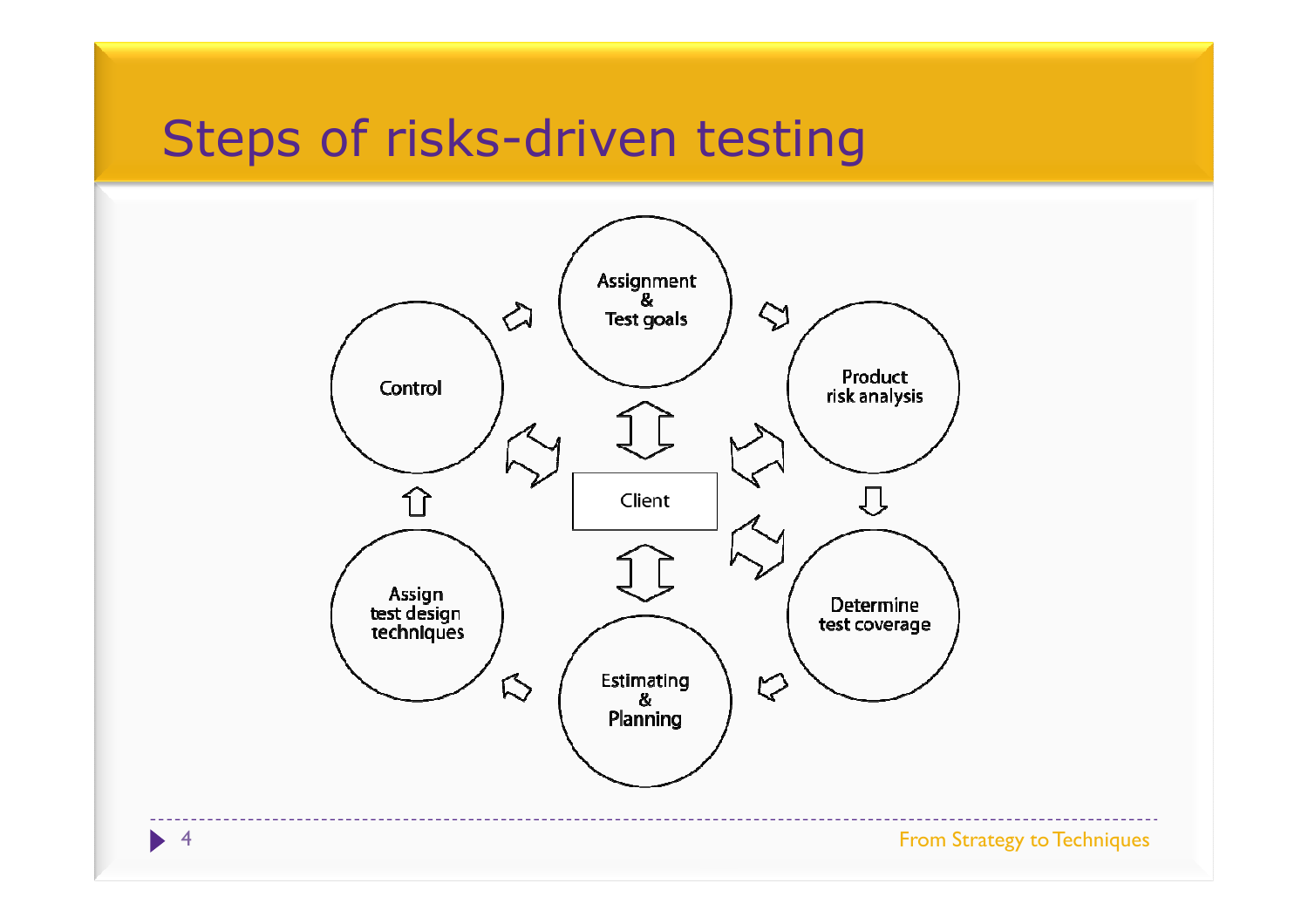# PRA: from business to IT

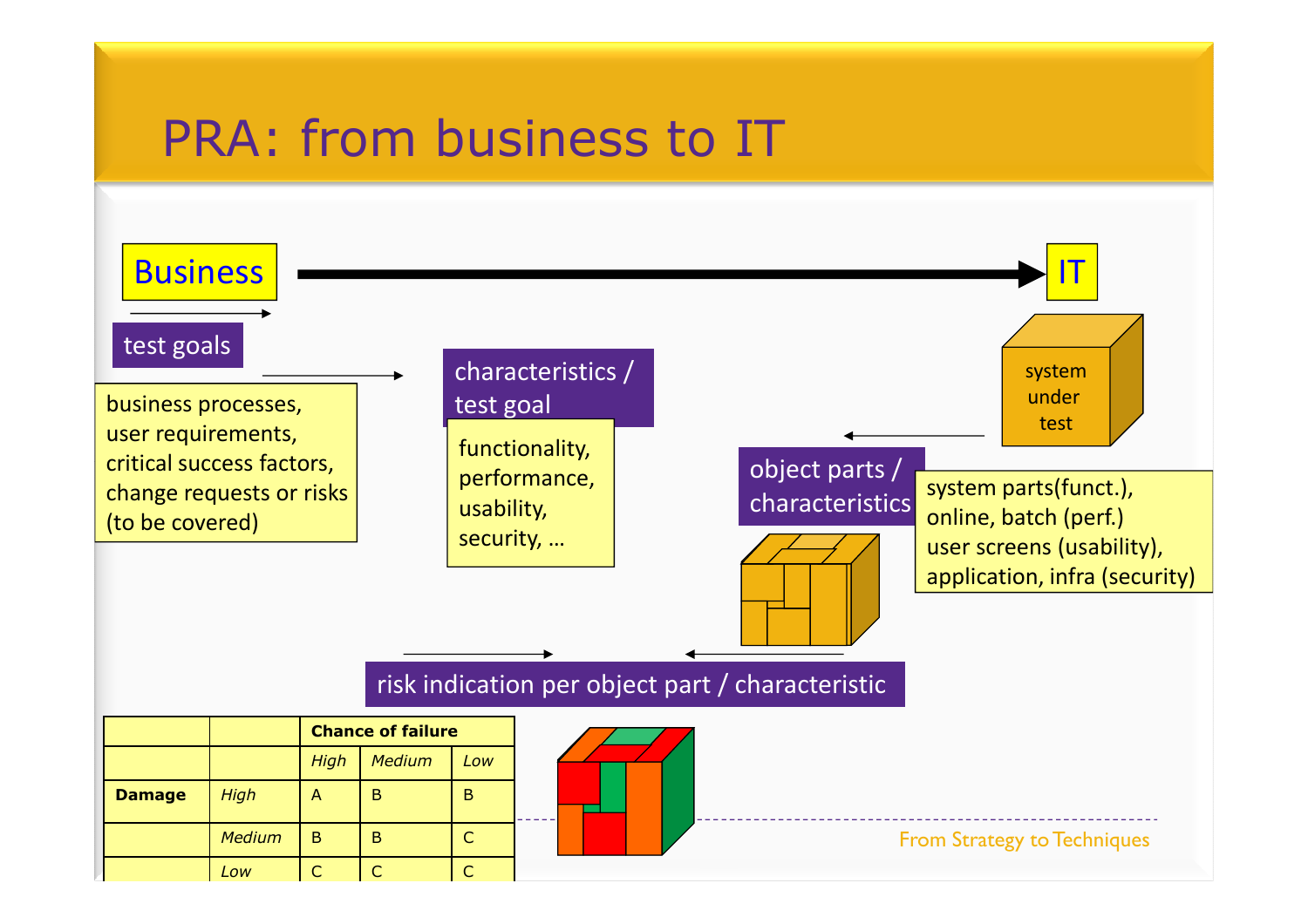### PRA overview

| Characteristic / object part | <b>PRA-</b><br><b>Risk Class</b> |
|------------------------------|----------------------------------|
| <b>Functionality</b>         |                                  |
| - subsystem 1                | B                                |
| - subsystem 2                | A                                |
| - total                      | C                                |
| security                     |                                  |
| - infrastructure             | B                                |
| - application                | B                                |
| performance                  |                                  |
| - online                     | B                                |
| - batch                      | C                                |
| suitability                  | A                                |
| manageability                | C                                |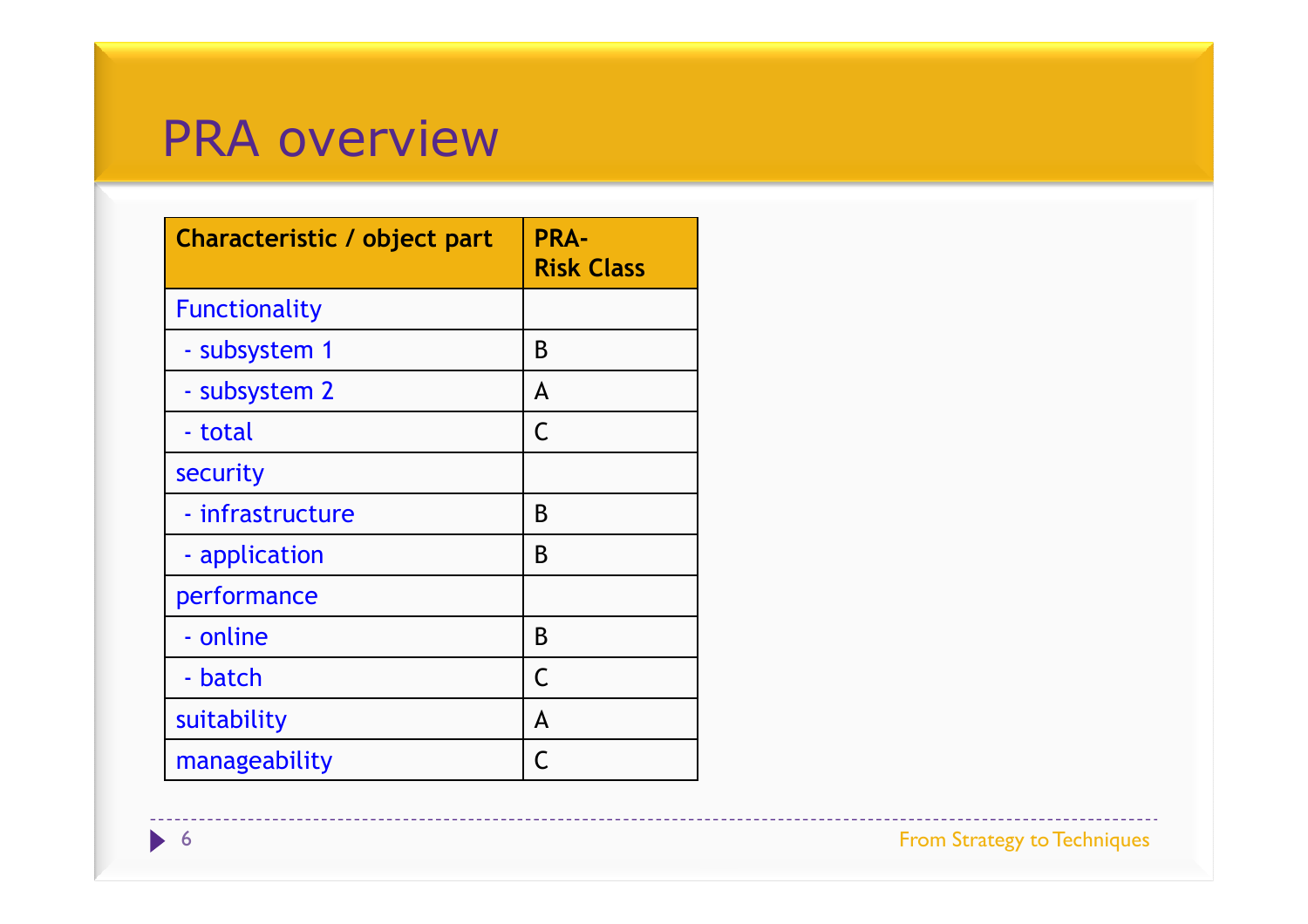## Test strategy MasterTestPlan

| Characteristic/<br>object part   | <b>PRA</b><br>$-RC$ | <b>Review</b> | <b>DT</b>        | <b>ST</b>               | <b>UAT</b>              | <b>PAT</b>                         |
|----------------------------------|---------------------|---------------|------------------|-------------------------|-------------------------|------------------------------------|
| functionality                    |                     |               |                  |                         |                         |                                    |
| - subsys 1                       | $\mathsf B$         | $\bullet$     | $\bullet\bullet$ | $\bullet\bullet$        | $\bullet$               |                                    |
| - subsys 2                       | A                   | $\bullet$     | $\bullet$        | $\bullet\bullet\bullet$ | $\bullet\bullet$        |                                    |
| - total                          | $\mathsf C$         |               |                  | $\bullet$               | $\bullet\bullet$        |                                    |
| security                         |                     |               |                  |                         |                         |                                    |
| infrastructure<br>$\blacksquare$ | $\mathsf B$         | ●             |                  |                         |                         | $\bullet\bullet$                   |
| - application                    | $\mathsf B$         | ●             |                  | $\bullet$               | $\bullet\bullet$        |                                    |
| performance                      |                     |               |                  |                         |                         |                                    |
| - online                         | $\mathsf B$         |               |                  | $\bf{I}$                |                         | $\bullet\bullet$                   |
| - batch                          | $\mathsf C$         |               |                  |                         | $\rm I$                 | S                                  |
| suitability                      | A                   | $\bullet$     |                  |                         | $\bullet\bullet\bullet$ |                                    |
| manageability                    | $\mathsf C$         |               |                  |                         |                         | $\bullet$                          |
|                                  |                     |               |                  |                         |                         |                                    |
|                                  |                     |               |                  |                         |                         |                                    |
| <b>PRA</b>                       |                     |               |                  | <b>Test strategy</b>    |                         |                                    |
|                                  |                     |               |                  |                         |                         | <b>From Strategy to Techniques</b> |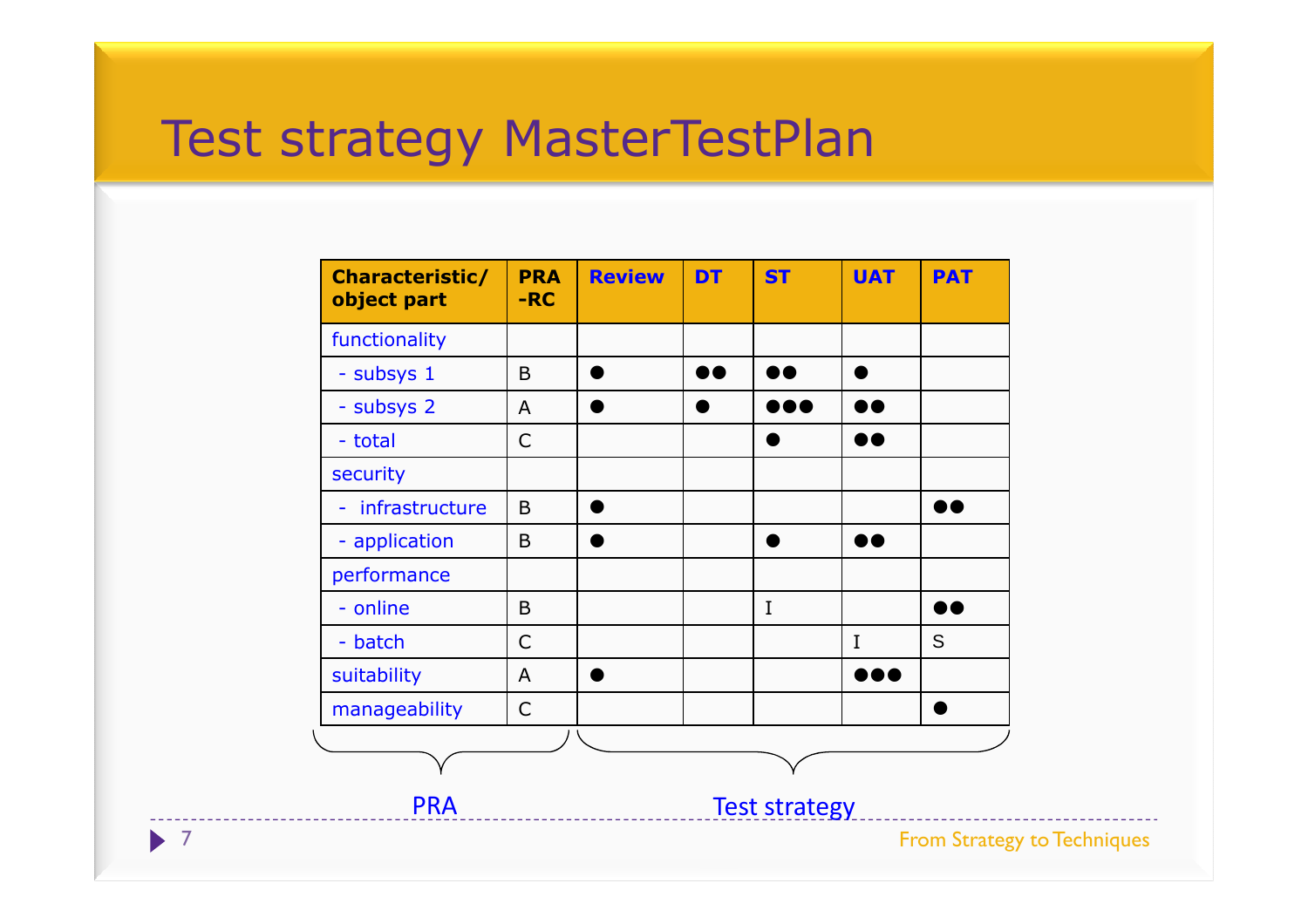# The gap, how to continue?

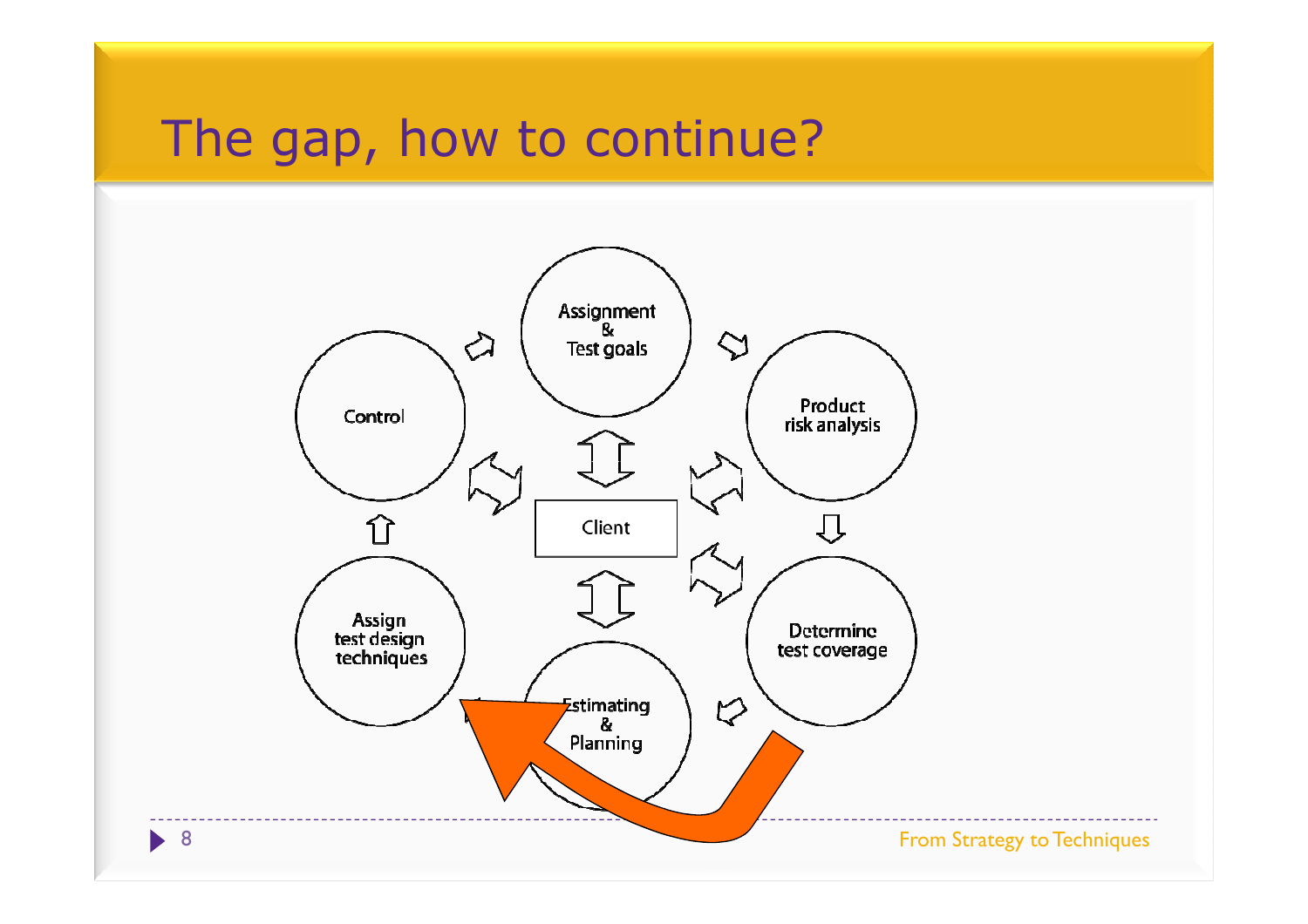#### Generic steps of a test design technique

- Identify test situations
- Create logical test cases
- Create physical test cases
- Establish the starting point
- ▶ Create the test script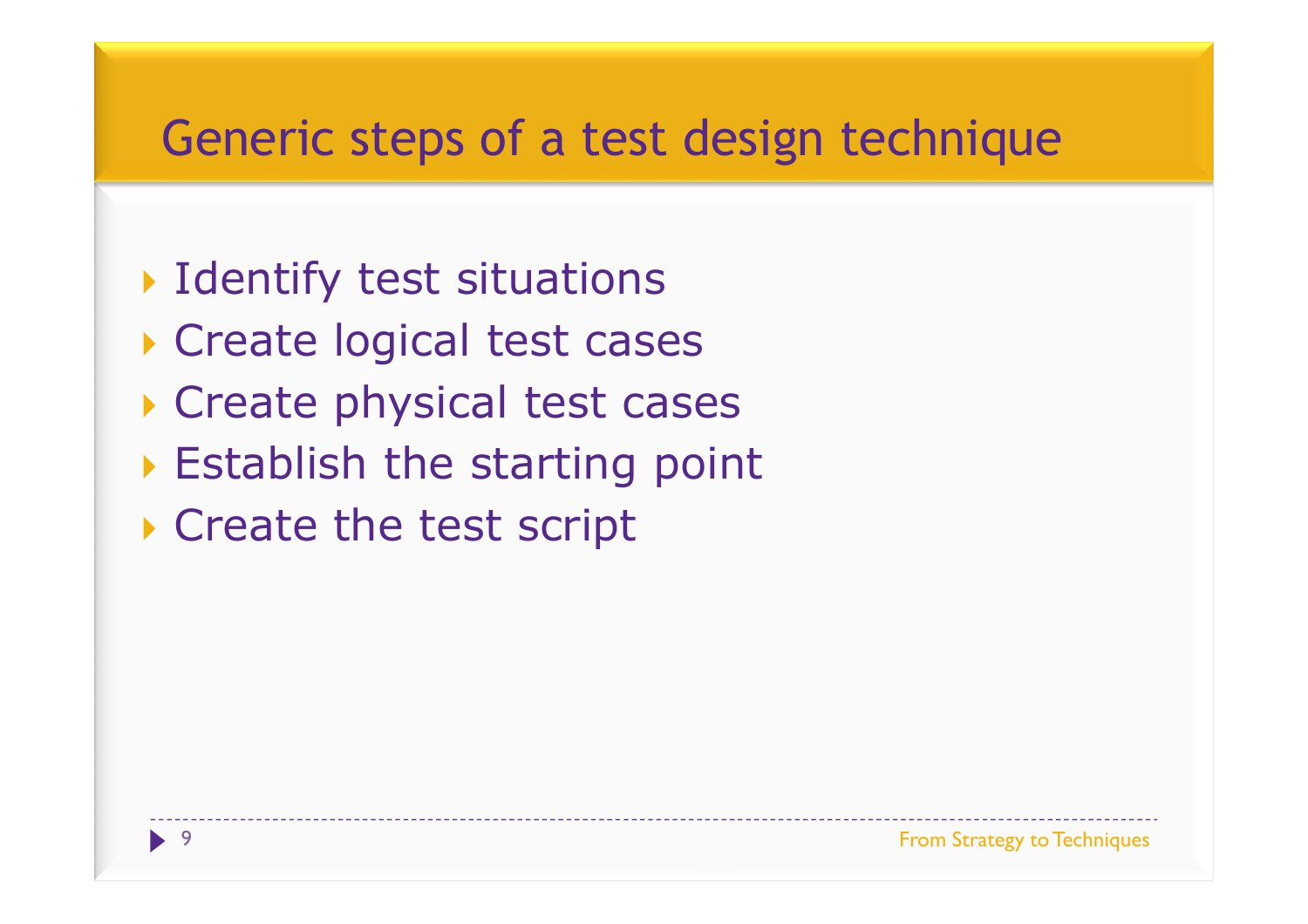### Choice of techniques…

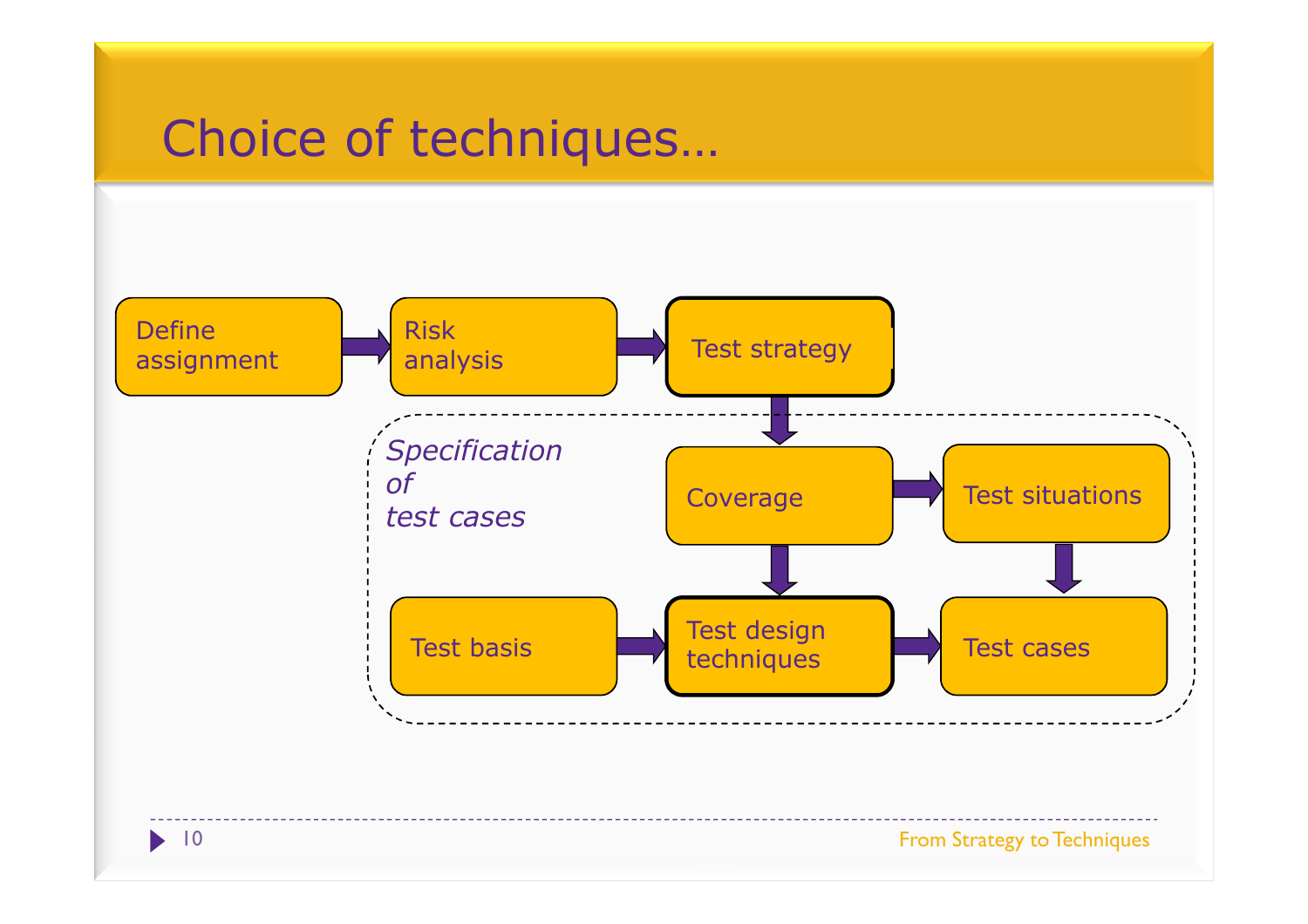### Building blocks of a test design technique

| <b>Test design technique</b>         | <b>Test basis</b>                                         | <b>Coverage types /</b><br><b>basic techniques</b>                           |
|--------------------------------------|-----------------------------------------------------------|------------------------------------------------------------------------------|
| Algorithm test                       | <b>Technical design</b>                                   | Path coverage test depth level 2                                             |
| <b>Data Combination Test</b>         | All types of test basis                                   | Equivalence classes and (Multiple condition<br>coverage or Pairwise testing) |
| Elementary<br><b>Comparison Test</b> | Structured functional specifications                      | Modified condition / decision coverage                                       |
| <b>Exploratory Testing</b>           | All types of test basis                                   | Several, according to choice                                                 |
| Data Cycle Test                      | <b>CRUD</b> matrix                                        | <b>CRUD and</b>                                                              |
|                                      | Data-integrity rules                                      | Decision coverage                                                            |
| <b>Process Cycle Test</b>            | Structured description of business<br>processes           | Path coverage test depth level 2                                             |
| <b>Real-Life Test</b>                | Operational or load profiles                              | Statistically responsible simulation                                         |
| <b>Semantic Test</b>                 | Input and output specifications,<br><b>Business rules</b> | Modified condition / decision coverage                                       |
| <b>Syntactic Test</b>                | Input and output specifications                           | <b>Checklist</b>                                                             |
| <b>Use Case Test</b>                 | Use cases                                                 | Checklist, Path coverage, Equivalence classes                                |
| <b><your name=""> test</your></b>    | ???                                                       | ???                                                                          |
|                                      |                                                           |                                                                              |

 $\blacktriangleright$  11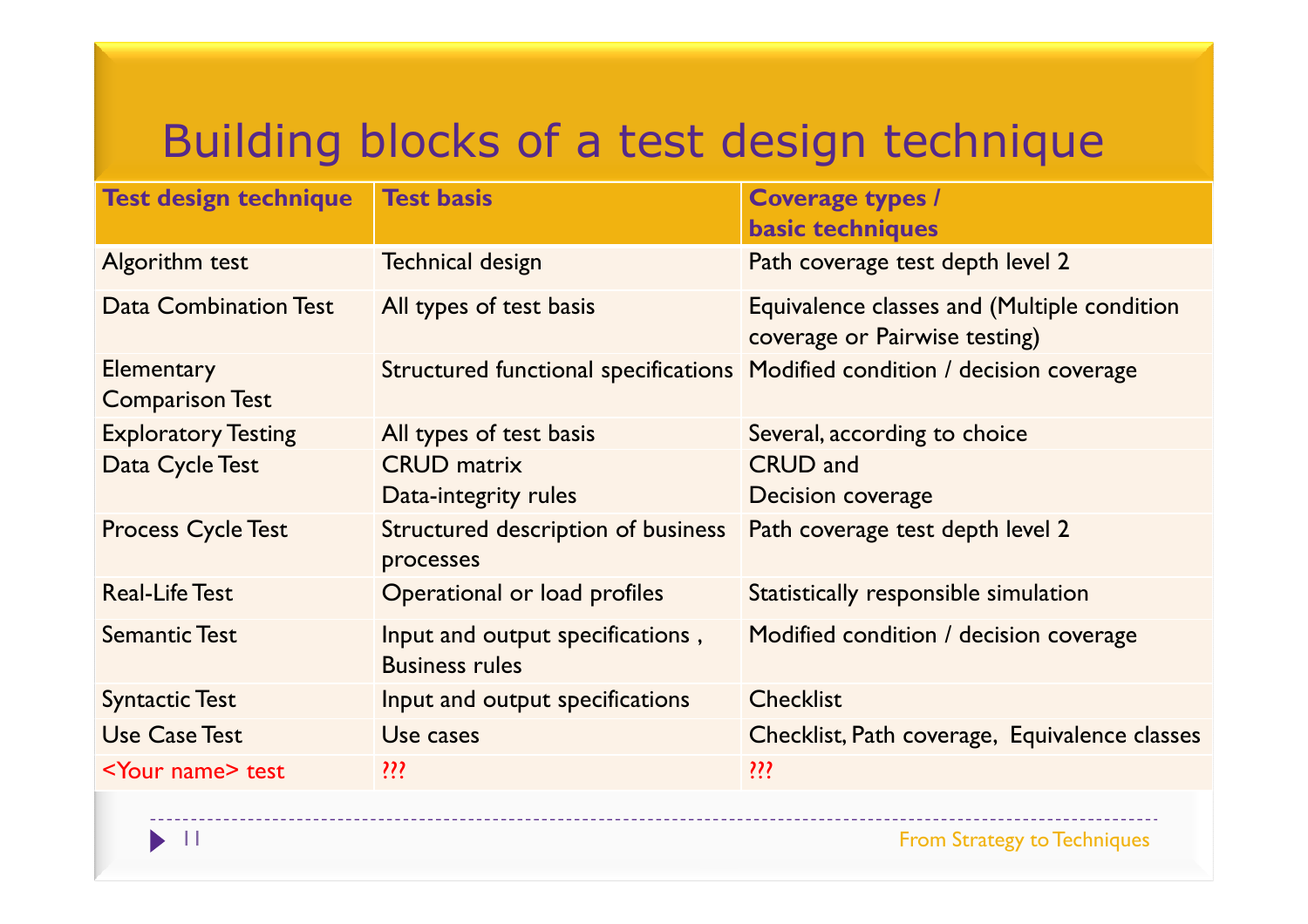## Choice of a particular test design technique depends on …

| <b>Choice</b>    | <b>Depends on </b>                                                           |
|------------------|------------------------------------------------------------------------------|
| What?            | System characteristics to be tested                                          |
| How<br>thorough? | Coverage required x resources, time available                                |
| <b>Based on?</b> | Available relevant information on the system<br>characteristics (test basis) |
| With what?       | Coverage types that can be applied to the test basis                         |
| By whom?         | Skilled tester who knows how to apply technique                              |
| Who              | Knowledge of test manager about which ones to                                |
| chooses?         | choose, plus additional choices (level of<br>documentation/detail)!          |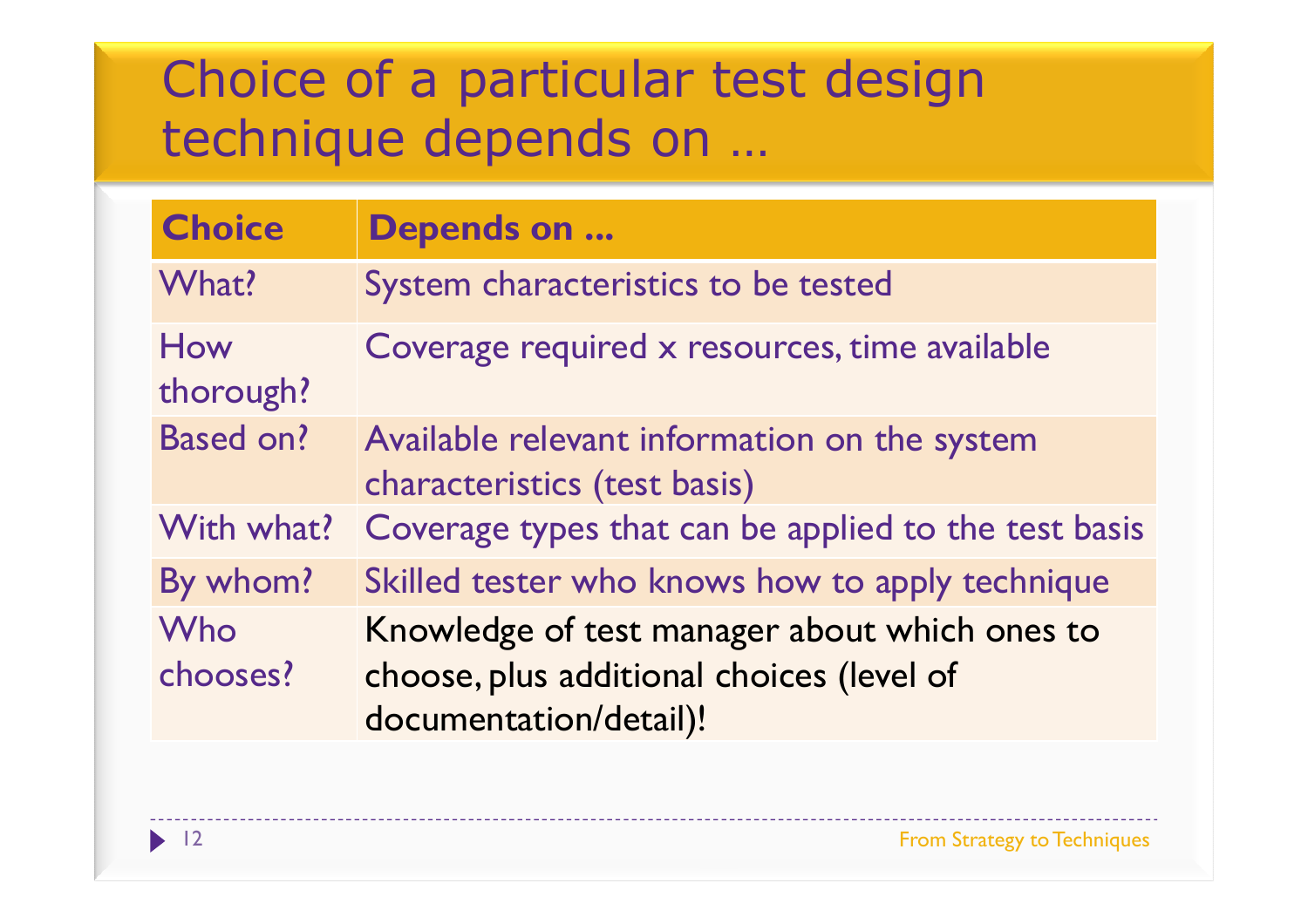## Assignment of techniques

| <b>Characteristic</b><br>/ object part | <b>PRA</b><br>$-RC$ | <b>Thorough</b><br>-ness | <b>Type</b>             | <b>Techniques</b>                                                         |  |  |  |
|----------------------------------------|---------------------|--------------------------|-------------------------|---------------------------------------------------------------------------|--|--|--|
| functionality                          |                     |                          |                         |                                                                           |  |  |  |
| - system part 1                        | B                   |                          | Funct.                  | Test Unit1: DCoT, SYN<br>Test Unit2: DCoT, SYN<br>Test Unit3: Exploratory |  |  |  |
| - system part 2                        | $\mathsf{A}$        | 188                      | Funct.                  | Test Unit4: ECT, SYN, SEM<br>Test Unit5: Exploratory, SYN                 |  |  |  |
| - total                                | $\mathsf{C}$        |                          | Regression              | Happy paths, DCyT                                                         |  |  |  |
| security                               |                     |                          |                         |                                                                           |  |  |  |
| - application                          | B                   |                          | Authorisa-<br>tion test | <b>SEM</b>                                                                |  |  |  |
| Performance                            |                     |                          |                         |                                                                           |  |  |  |
| - online                               | B                   | I                        |                         | "Stopwatch"                                                               |  |  |  |
| 3                                      |                     |                          |                         |                                                                           |  |  |  |
| <b>PRA</b>                             |                     |                          | test strategy           | <b>From Strategy to Techniques</b>                                        |  |  |  |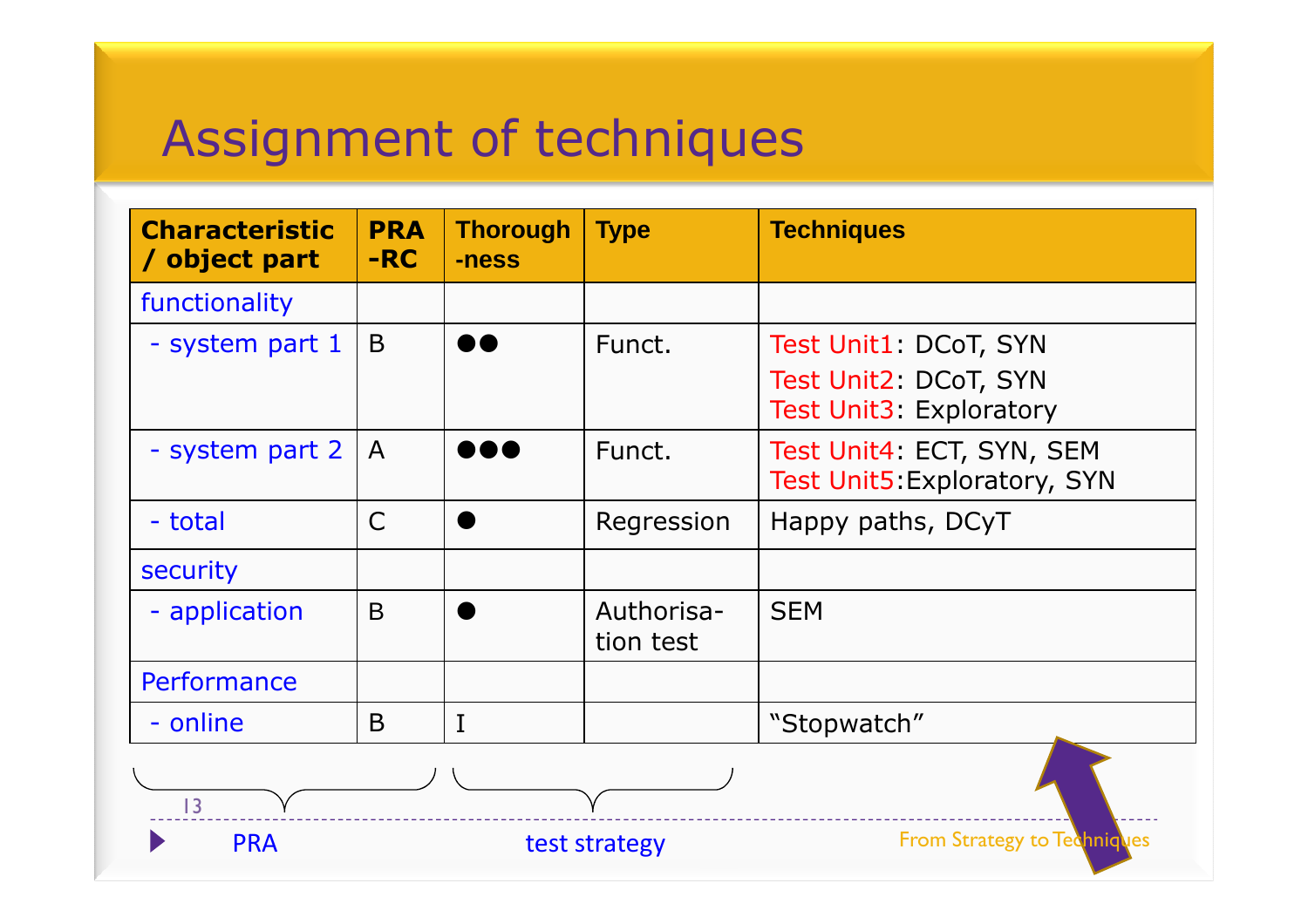# Classification Tree Method

# ▶ What to test?<br>N Integral and d

- Integral and detailed functionality<br>  $\begin{array}{ccc}\n\bullet & \bullet & \bullet & \bullet & \bullet & \bullet & \bullet & \bullet & \bullet\end{array}$
- ▶ Test basis… "Everything"
	- Formal system documentation
	- **Informal documentation**
	- ▶ Domain expertise
- Coverage / Basic techniques<br>Couvalence classes
	- **Equivalence classes**
- Amount of work / kind of testers<br>Night modium, also for non-tochic
	- ▶ Light medium, also for non-techies (users; business)<br>\{

### Variations

Multiple Condition Coverage, Pairwise testing, BVA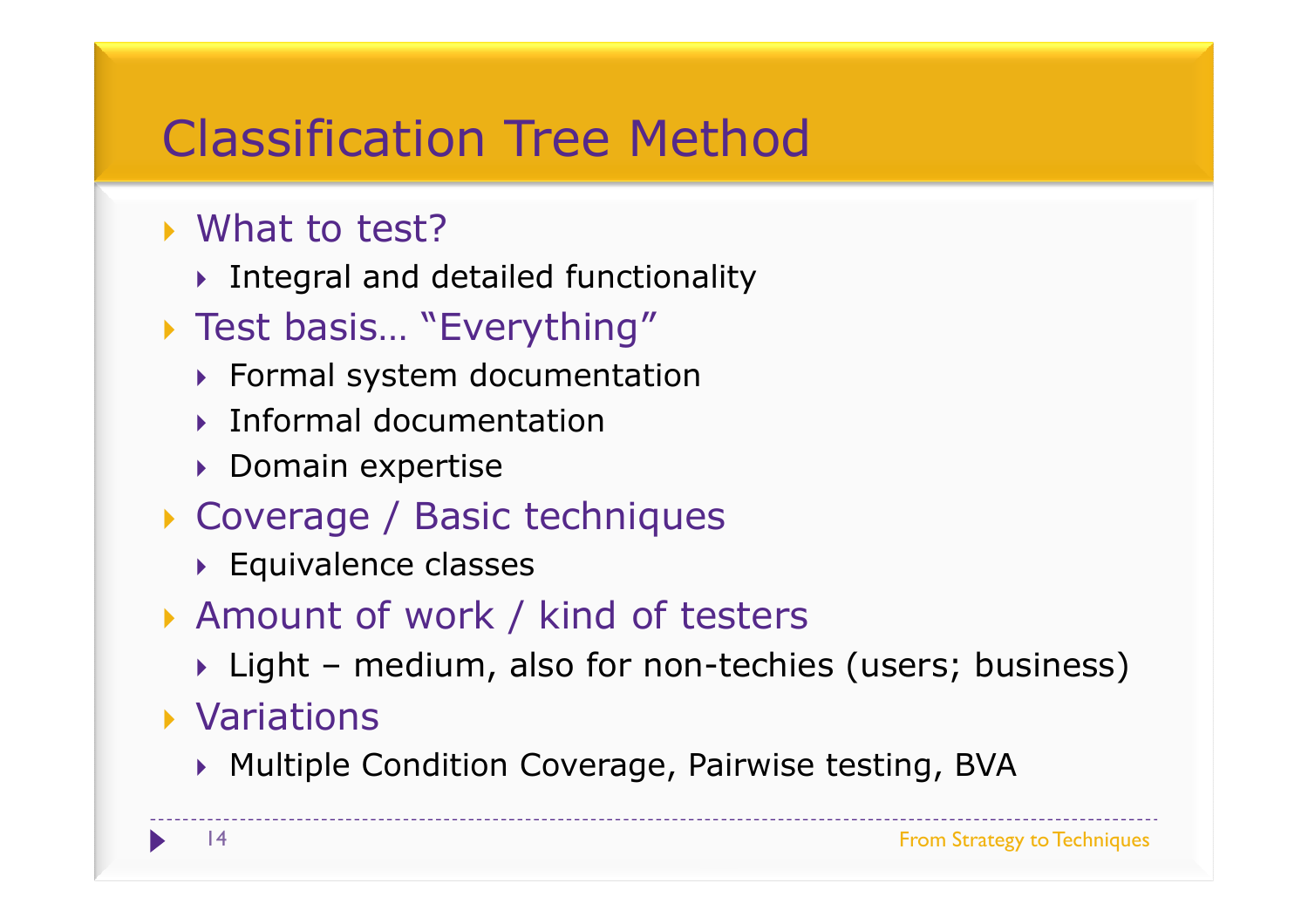# Example - logical test cases CTM

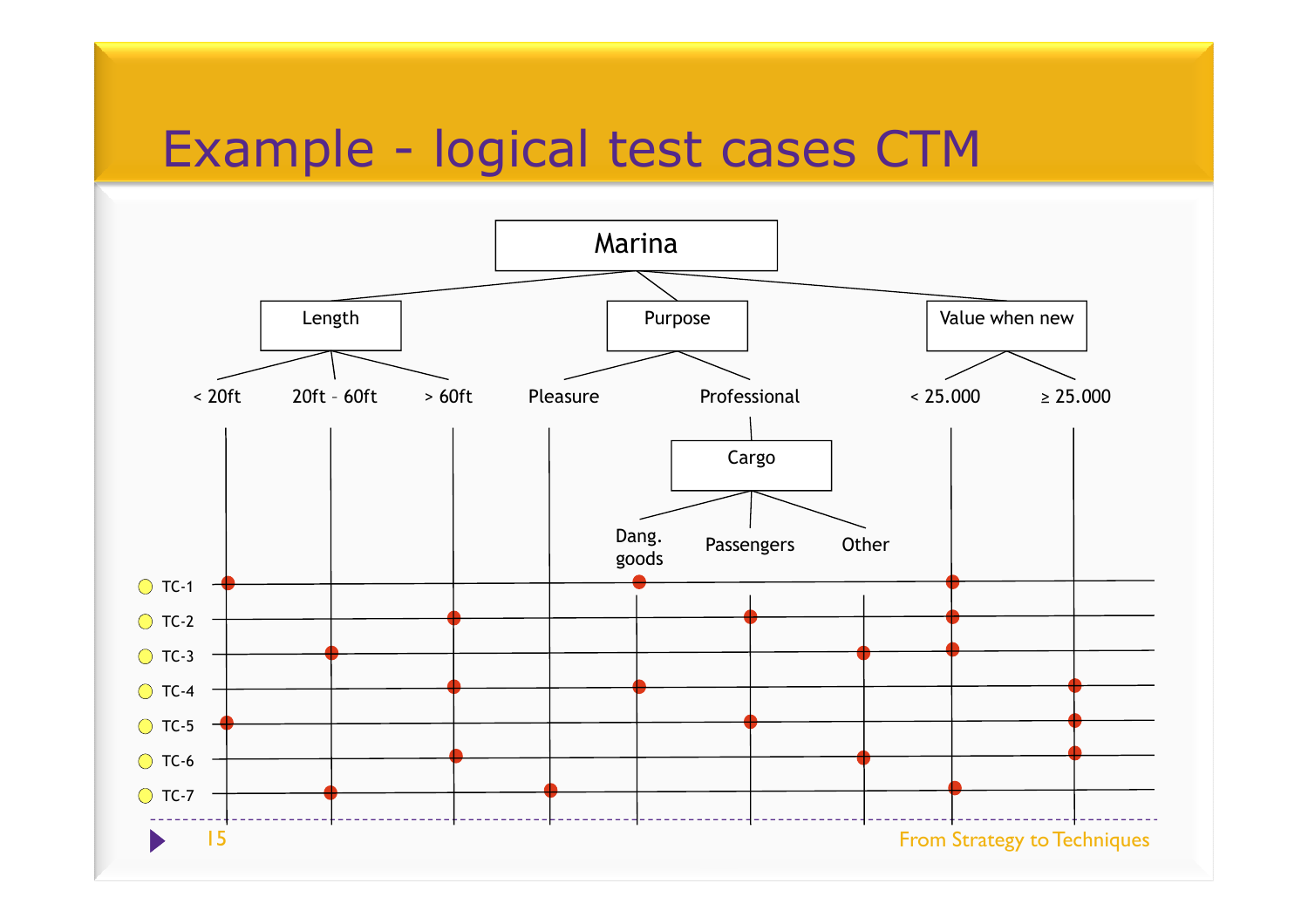### Pairwise testing

# ▶ What to test?

Integration or regression, with many parameters<br>Table 1

#### ▶ Test basis

- Same as equivalence classes
- Coverage / Basic techniques<br>Nerv effective more thorough th
	- $\blacktriangleright$  Very effective, more thorough than equivalence classes
- Amount of work / kind of testers<br>N Free tooling
	- $\blacktriangleright$  Free tooling!

#### Variances

▶ N-wise testing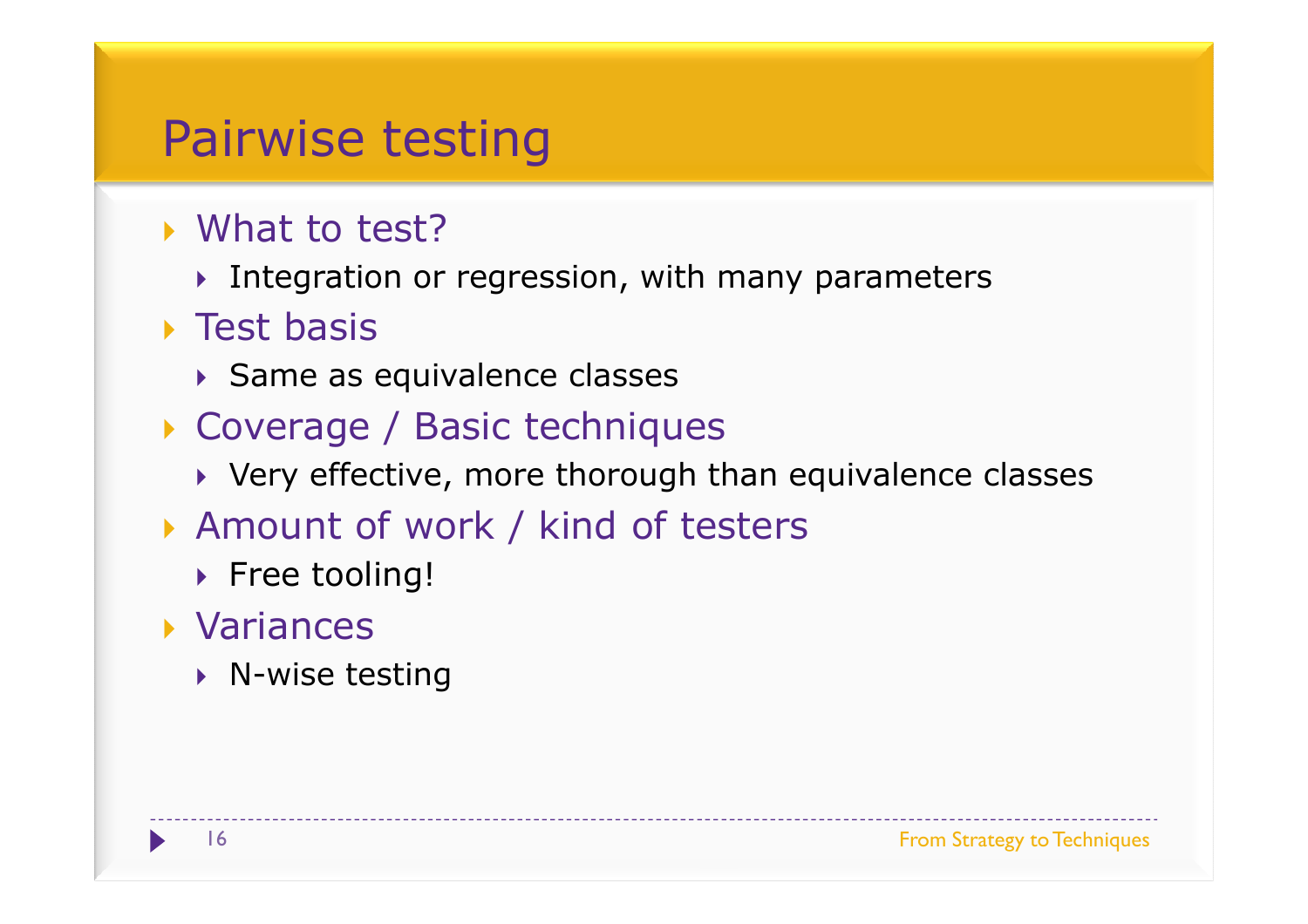# Some parameters …

#### Parameters:

- Trip: one-way, return<br>Class: 1st, 2nd
- → Class: 1st,2nd<br>、Payment: sredit.co
- Payment: credit card,debit card, cash<br>
Pisseunt: ves ne
- Discount: yes, no
- Place: lower, upper, standing, roof
- Train type: ICE, slow train, dieselloc, intercity, steam
- Age: <18, 18-65, 65+
- Catering: coffee, food, no
- $\blacktriangleright$  Color: red, yellow, blue

#### All combinations: 12960 …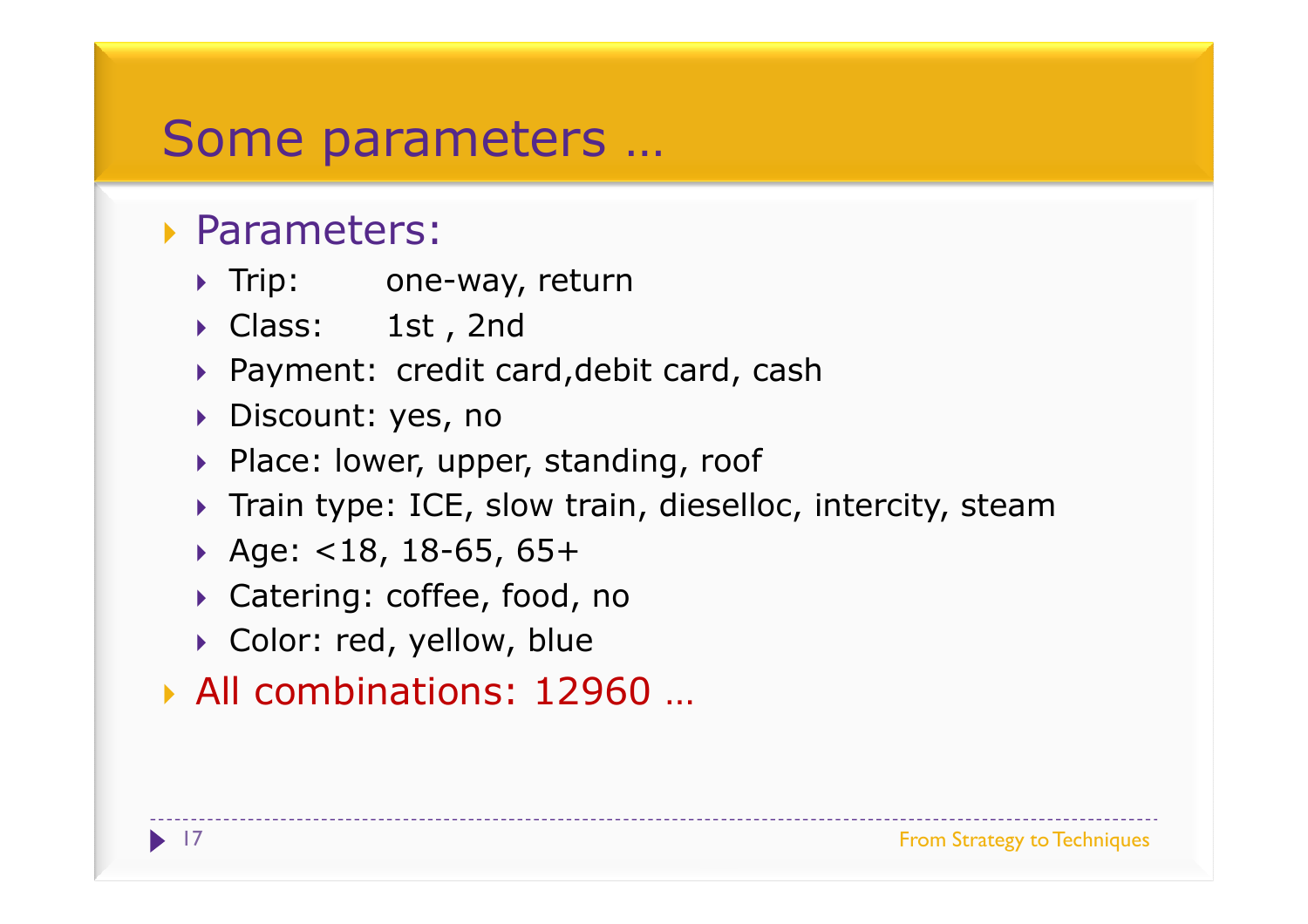|   | <b>Trip</b>               |     | <b>Class Payment</b>      | <b>Discou</b><br>nt | <b>Place</b> | <b>Train type</b> | Age       | Catering Color |                               |
|---|---------------------------|-----|---------------------------|---------------------|--------------|-------------------|-----------|----------------|-------------------------------|
|   | 1 one-way 1st             |     | debit card                | yes                 | upper        | steam             | $65+$     | coffee         | red                           |
|   | 2 return                  |     | 2nd credit card no        |                     | standing     | intercity         | $18$      | no             | blue                          |
|   | 3 return                  | 2nd | cash                      | yes                 | lower        | dieselloc         | 18-65     | food           | yellow                        |
|   | 4 one-way 1st             |     | debit card                | no                  | standing     | slow train        | $18$      | food           | red                           |
|   | 5 one-way 1st             |     | credit card               | no                  | standing     | steam             | $18 - 65$ | coffee         | yellow                        |
|   | 6 return                  | 1st | cash                      | no                  | lower        | slow train        | $65+$     | coffee         | blue                          |
|   | 7 return                  | 2nd | debit card                | yes                 | upper        | slow train        | $18 - 65$ | no             | yellow                        |
|   | 8 one-way 2nd             |     | cash                      | yes                 | lower        | steam             | $18$      | no             | red                           |
|   |                           |     | 9 one-way 2nd credit card | yes                 | roof         | <b>ICE</b>        | $65+$     | food           | blue                          |
|   | 10 return                 | 1st | cash                      | no                  | upper        | <b>ICE</b>        | $18$      | coffee         | red                           |
|   | 11 one-way 2nd debit card |     |                           | yes                 | lower        | intercity         | $65+$     | coffee         | yellow                        |
|   | 12 one-way 1st            |     | debit card                | yes                 | standing     | <b>ICE</b>        | $65+$     | no             | yellow                        |
|   | 13 one-way 1st            |     | credit card no            |                     | standing     | dieselloc         | 18-65     | coffee         | red                           |
|   | 14 one-way 1st            |     | debit card                | no                  | lower        | <b>ICE</b>        | $18 - 65$ | no             | blue                          |
|   | 15 one-way 2nd            |     | debit card                | no                  | upper        | dieselloc         | $65+$     | food           | blue                          |
|   | 16 return                 | 1st | debit card                | no                  | roof         | slow train        | $18$      | no             | yellow                        |
|   | 17 return                 | 1st | cash                      | yes                 | roof         | intercity         | 18-65     | food           | red                           |
|   | 18 return                 | 2nd | credit card               | yes                 | upper        | dieselloc         | $18$      | no             | blue                          |
|   | 19 return                 | 1st | debit card                | yes                 | upper        | intercity         | $65+$     | coffee         | red                           |
|   | 20 return                 |     | 2nd credit card yes       |                     | roof         | steam             | $65+$     | food           | blue                          |
|   | 21 one-way 2nd            |     | cash                      | yes                 | standing     | slow train        | $65+$     | coffee         | blue                          |
|   | 22 return                 | 1st | credit card no            |                     | roof         | dieselloc         | $65+$     | coffee         | red                           |
| 8 | 23 one-way 1st            |     | credit card no            |                     | lower        | slow train        | 18-65     | From<br>food   | <b>Strategy to Techniques</b> |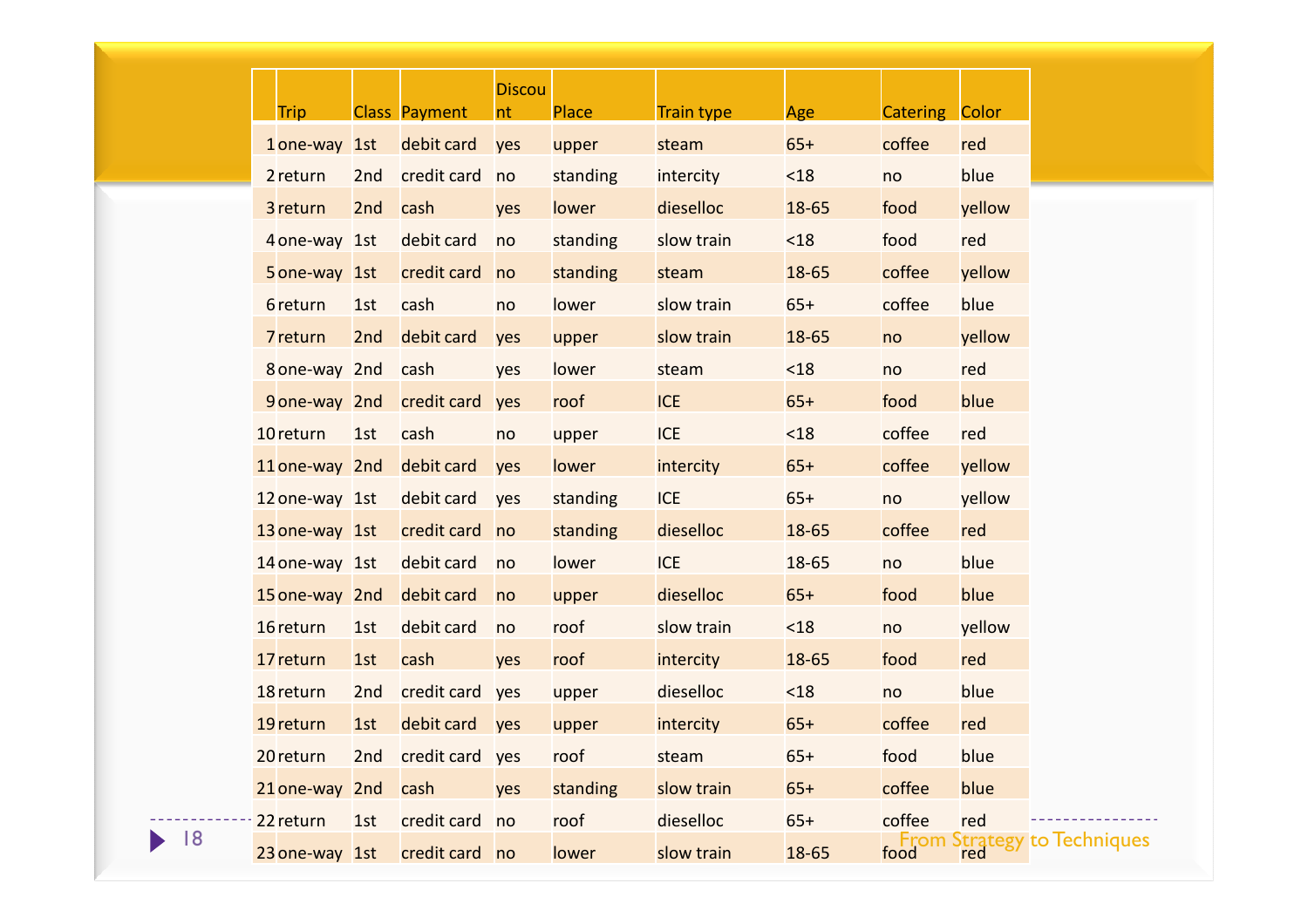# Pitfalls … techniques not used

#### ▶ Situation

- test basis not available, unsuitable, unstable or a mix ...<br>... (test desumentation) takes tes much time, tes difficult
- Ctest documentation) takes too much time, too difficult<br>Cour eur liteabrique" achieves 100% (requirement /
- our own "technique" achieves 100% (requirement / scenario / interface) coverage scenario / interface) coverage
- ▶ we're in a maintenance situation ...

#### Counter measures

- in most cases, a suitable technique exists ...<br>↓ hreak un in emaller pieses (test unite)
- **break up in smaller pieces (test units)**<br>between light weight test desumentation
- **DE use light-weight test documentation**<br>Literining
- $\blacktriangleright$  training



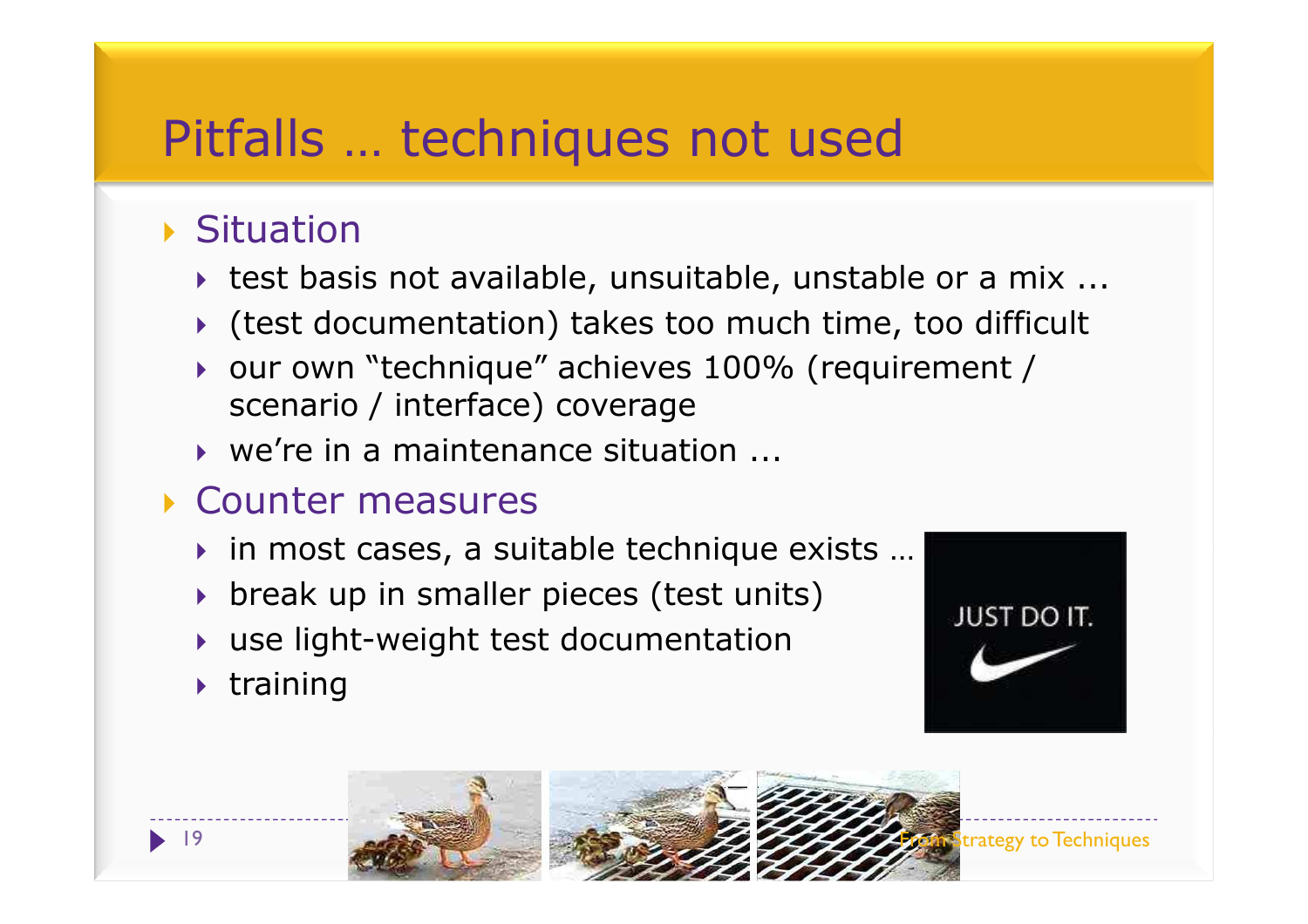### Choices in elaboration of test design

#### ▶ How far to go?

- Break down system in smaller parts (test units)
- Choose somewhere between:
	- A) describe in abstract terms, even only choice of a technique. Leave rest to the tester to work out during execution
	- Z) describe to the highest level of detail what the tester needs to do exactly

#### ▶ In what form?

…

 Text document, spreadsheet, database, test management tool (or mix)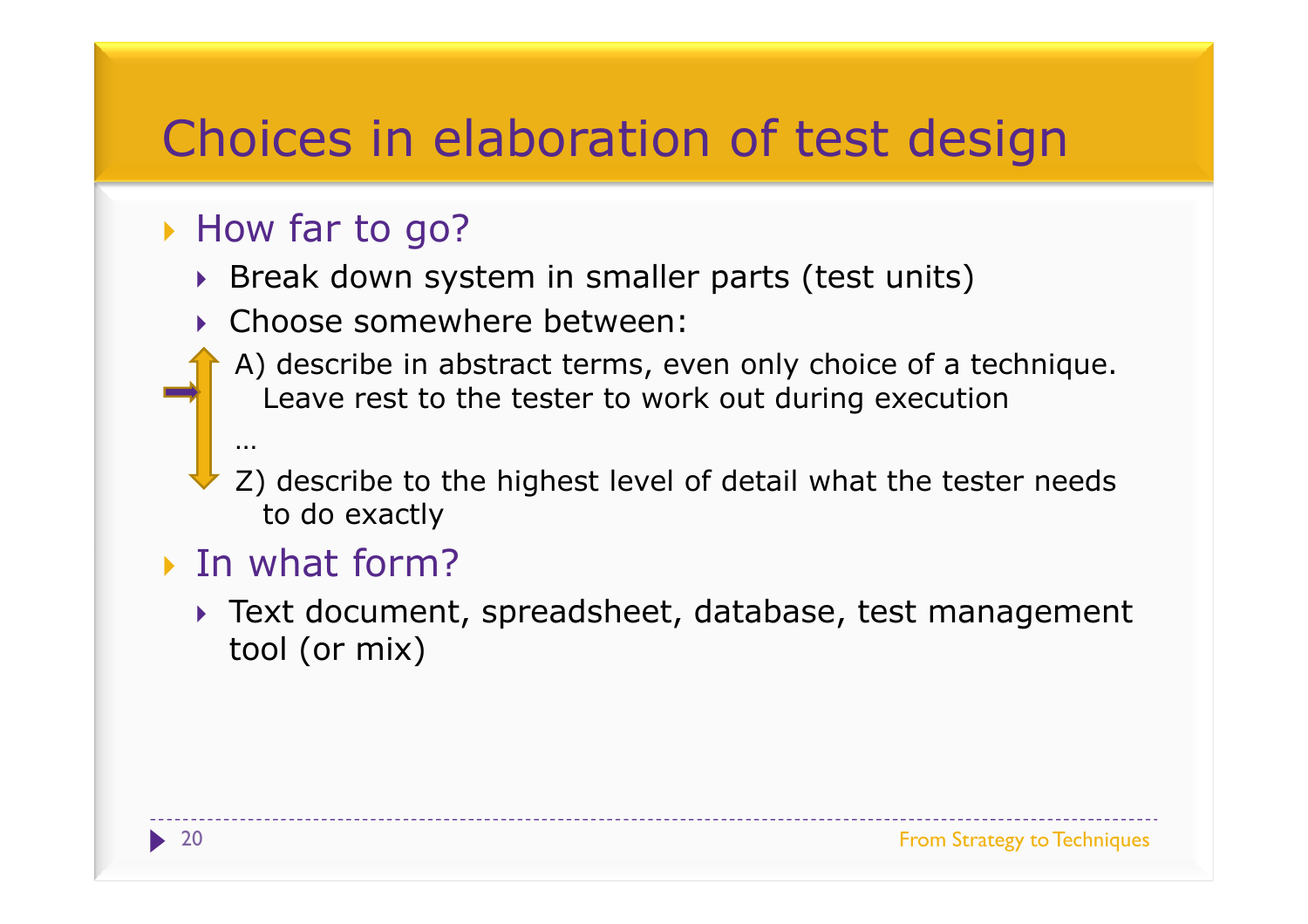### How to implement?

- Involve the (professional) testers
- Translate current test design approaches to<br>Test design techniques test design techniques ...
- Arrange expertise on test design techniques
- ▶ Pilot
- ▶ Monitor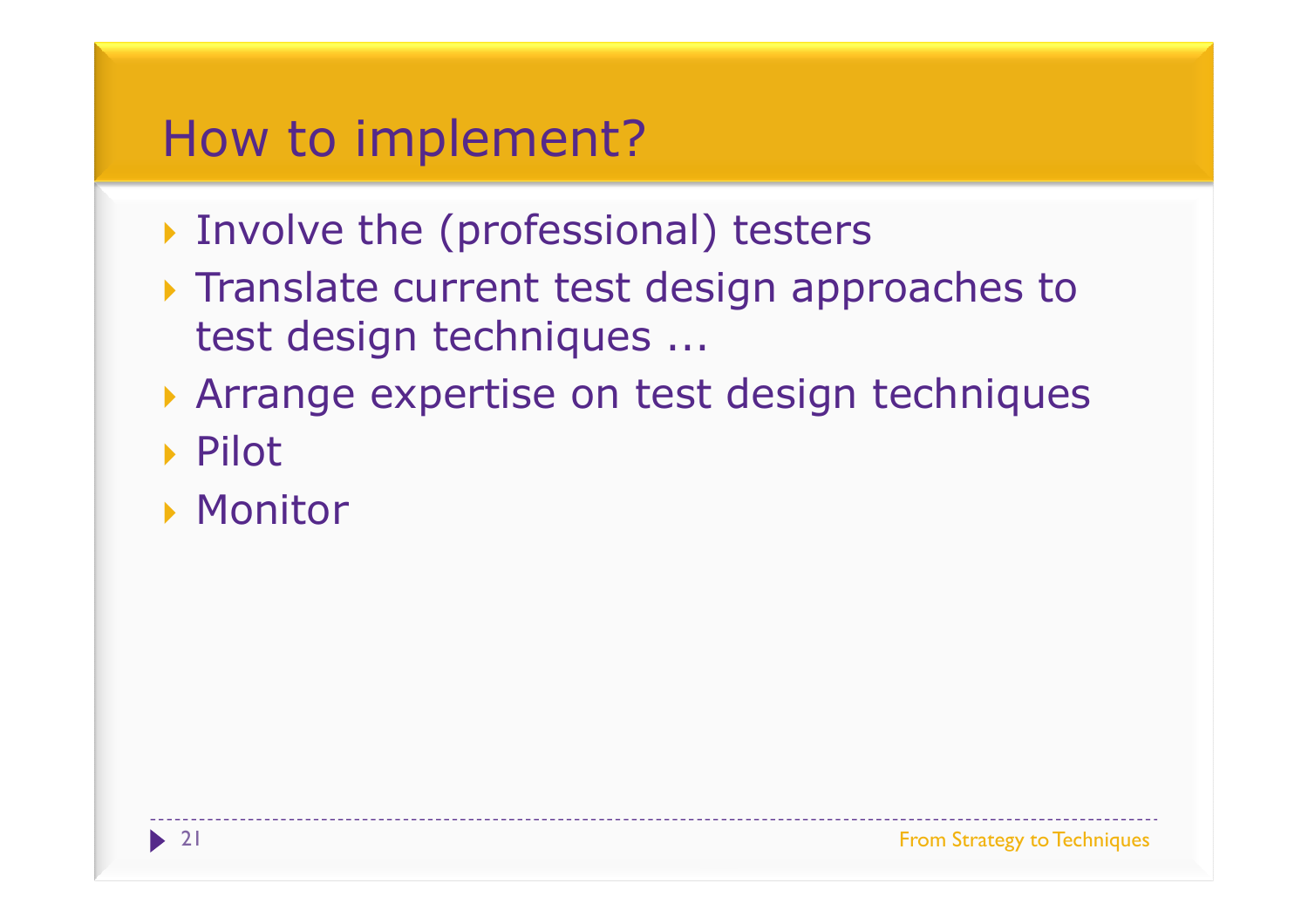#### From strategy to techniques …

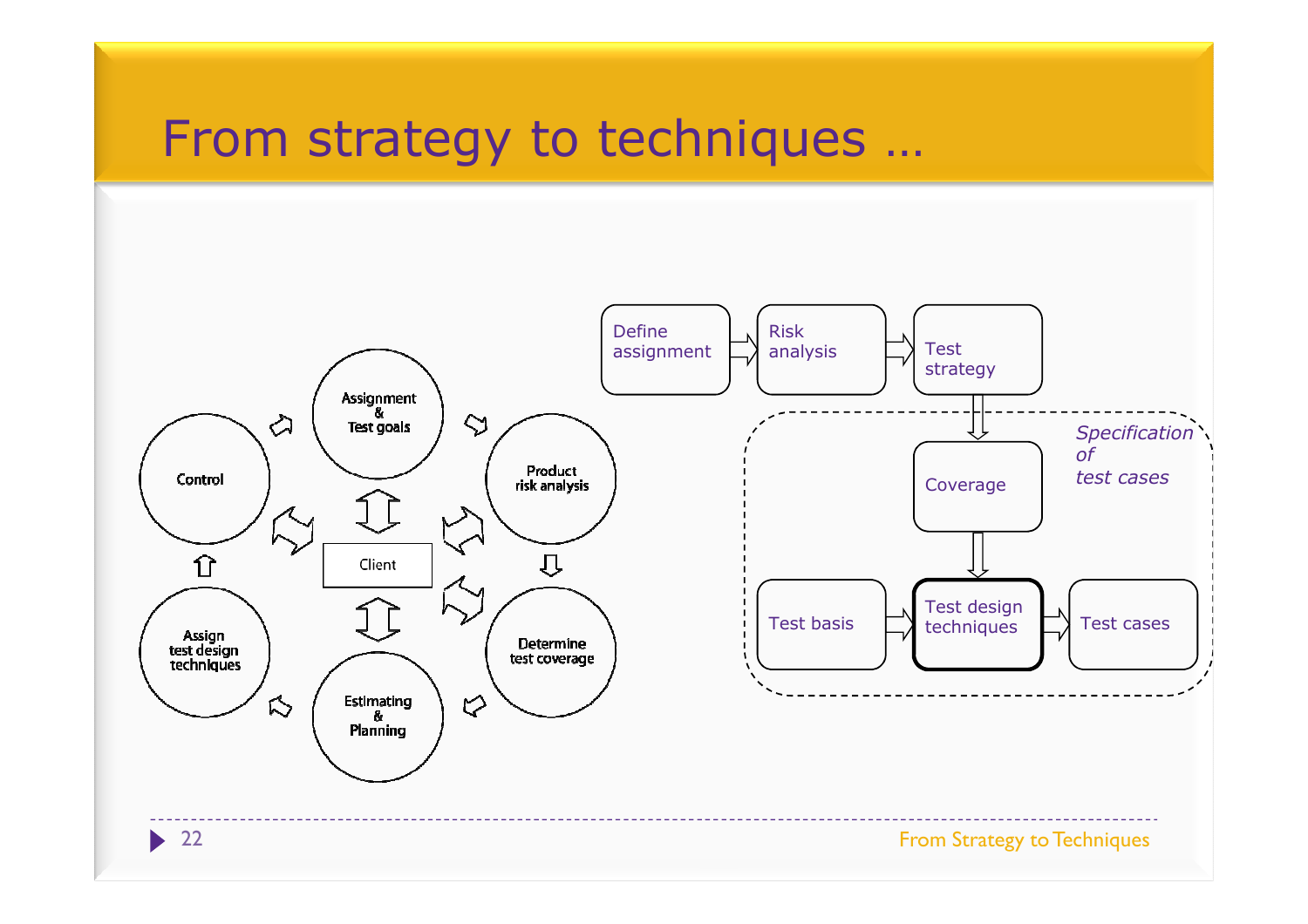#### Finally<u>. . . .</u>

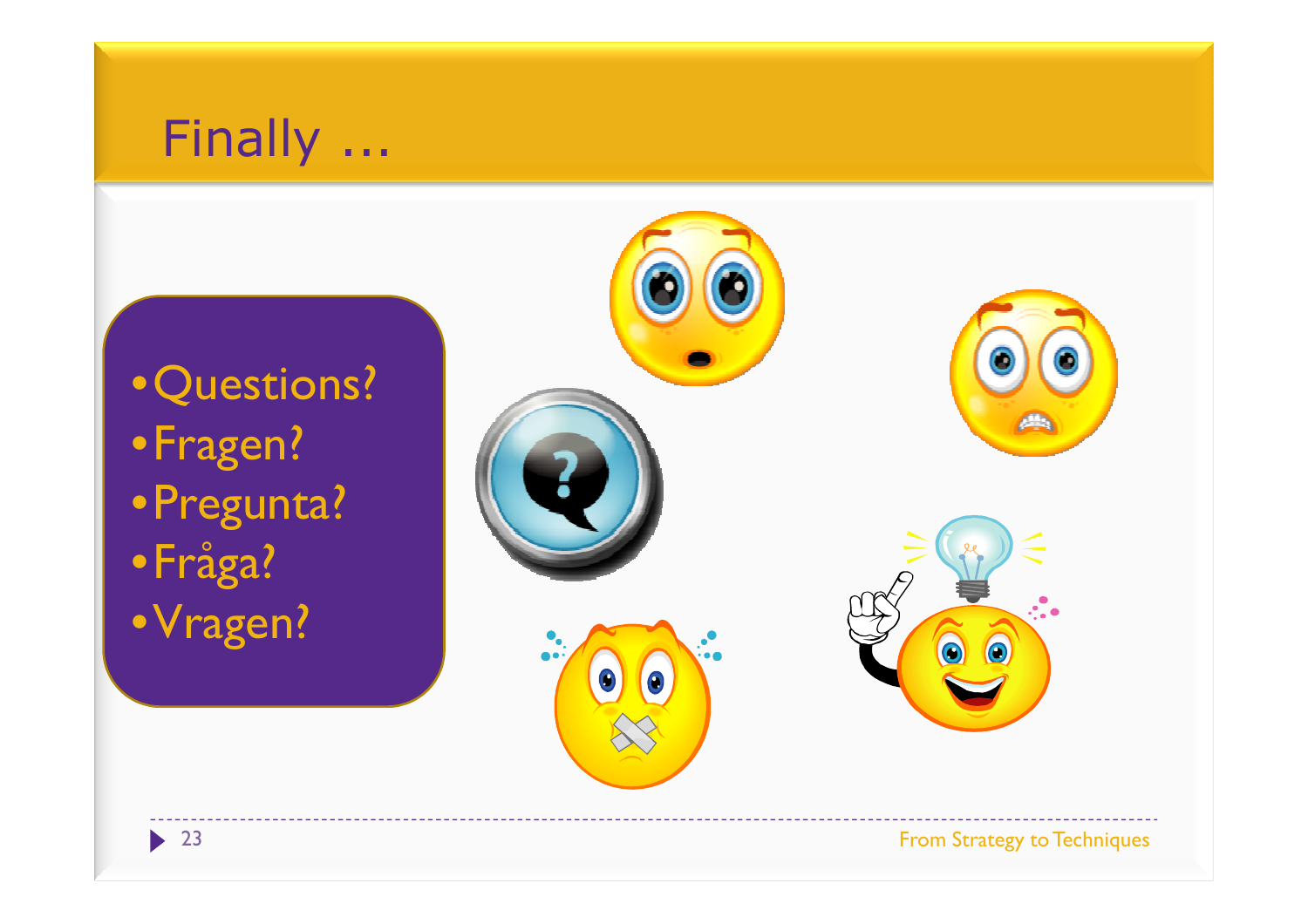

- E. info@timkoomen.nl M.+31 (0)6 34139260
- www.timkoomen.nl I.

Copyright Tim Koomen Testmanagement en -advies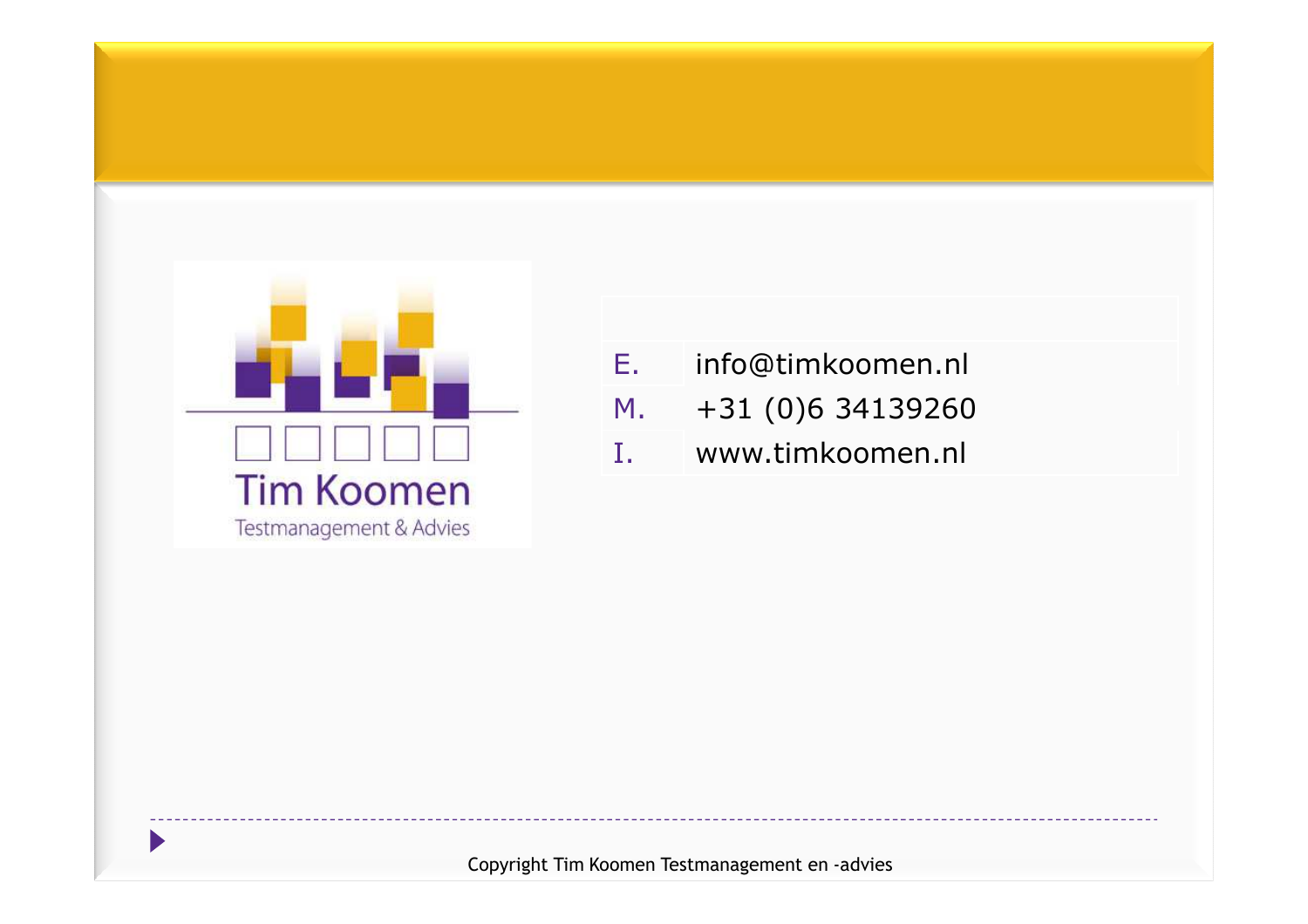### Appendices

#### The following slides are NOT part of the<br>presentation presentation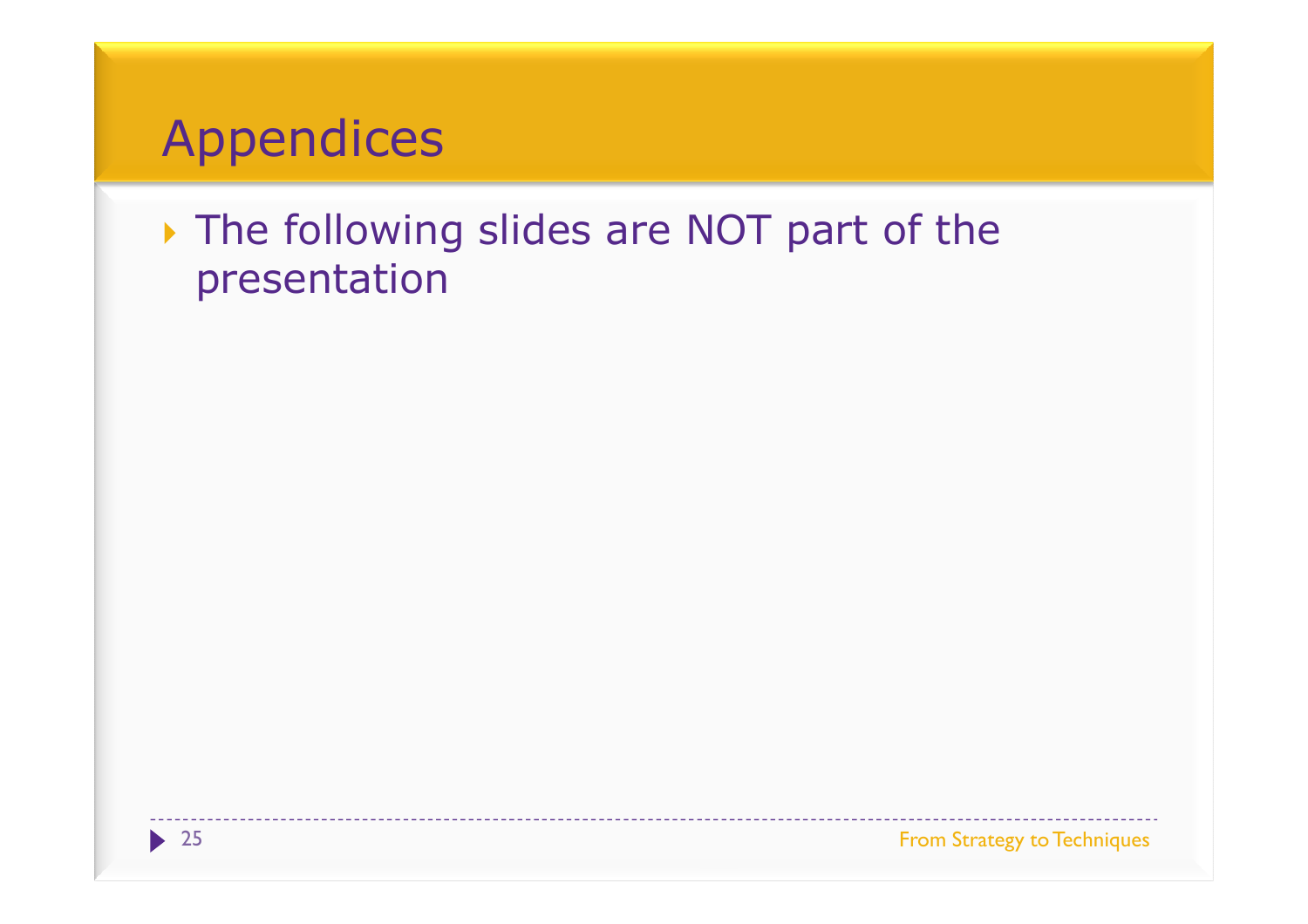# Basic techniques / coverage types

| <b>Coverage type</b>        | <b>Description</b>                                                                                                                         | <b>Variations</b>                                 |
|-----------------------------|--------------------------------------------------------------------------------------------------------------------------------------------|---------------------------------------------------|
| Paths                       | Coverage of the variations in the process in terms of<br>combinations of paths.                                                            | Test depth level N                                |
| <b>Decision points</b>      | Coverage of the various possibilities within a decision<br>point with the purpose of arriving at the outcomes of<br><b>TRUE and FALSE.</b> | (Modified or<br>Multiple)<br>Condition/decision   |
| Equivalence classes         | The value range of a parameter is divided into classes in<br>which different system behaviour takes place.                                 |                                                   |
| <b>Pairwise testing</b>     | Pairwise testing combines all the possibilities from every<br>set of 2 parameters.                                                         | <b>N-wise testing</b>                             |
| Boundary value analysis     | Boundary value analysis tests the boundary value itself<br>plus the value directly above it and directly below it.                         | Boundary plus one<br>or plus two values<br>around |
| <b>CRUD</b>                 | Coverage of all the basic operations (Create, Read,<br>Update, Delete) on all the entities.                                                |                                                   |
| <b>Operational profiles</b> | Simulation of the realistic use of the system by carrying<br>out a statistically responsible sequence of transactions                      |                                                   |
| Right paths/Fault paths     | Coverage of the right path and the fault path                                                                                              | Only right paths or<br>only fault paths           |
| <b>Checklist</b>            | Checking off an unstructured list.                                                                                                         |                                                   |
| <b>26</b>                   |                                                                                                                                            | <b>From Strategy to Techniques</b>                |